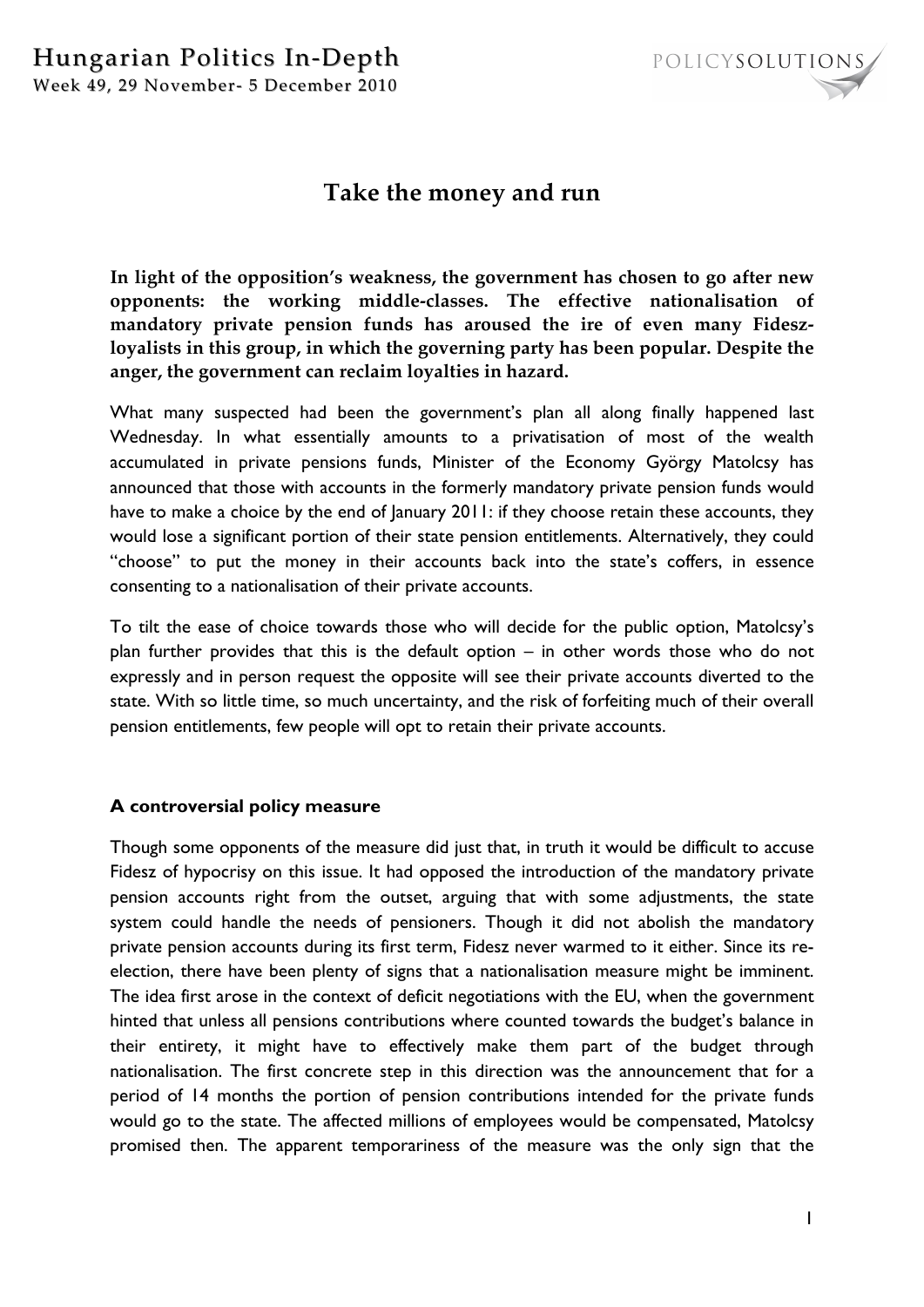Week 49, 29 November- 5 December 2010

government did not plan its nationalisation measure right from the start  $-$  if it had, the 14 months diversion of contributions would hardly have made any sense.

The only sop to those presumably adversely affected by the current measure is the nebulous pledge of introducing some sort of individual state pension accounts, which would more clearly tie future pensions to actual contributions. But this was far from enough to quell the rightful indignation of vast tracts of opinion-makers and significant segments of the middleclasses. Outside the mainstream government media, even traditional right-wingers were largely outraged. In the blogosphere, our primary source of educated, young right-wing opinion, the mood was overwhelmingly opposed to the measure and quite a few commenters remarked that they wouldn't vote for Fidesz again. The influential right-wing blog Véleményvezér declared that just as Őszöd had effectively sealed Gyurcsány's fate, this measure marks the onset of the (creeping) end of the Fidesz-government.

The opposition, for its part, was opposed but divided as to what it would have done in the government's stead. Pointing to the not so concealed threat against those reluctant to switch back to the state system, MSZP spoke of the government's mafia methods and at its grand rally past Saturday (initially announced in response to the curtailment of the Constitutional Court's powers, but fortuitously coinciding with the latest harsh measure by the government), Chairman Attila Mesterházy vowed to fully compensate those whom the government robs of their private accounts, in addition to a whole spectrum of measures the party would undo if it were returned to power. LMP promised that if it were to lead the next government, it would restore the lost benefits to those who choose to remain in the private pension system. Jobbik on the other hand said that while it supports nationalisation, it is averse to the government's way of handling it.

## **Don't touch the money**

On the very day that Matolcsy's announcement went through the press, the most recent opinion polls were published. Despite the recent controversies – foremost that debate surrounding the Constitutional Court – they indicated that the government had only reinforced its awesome lead over the opposition parties. Still, there is a real hazard here. Fidesz has now picked a fight with large portions of those very voters whom Véleményvezér rightly called a key segment of Fidesz' core electorate: young and middle-aged middle and upper-middle class voters with steady work and pensions contributions. From right to left, many in this segment of the population tend to look with some sense of pride and ownership on their private accounts. Whether private accounts under state management will indeed happen and how voters will feel about it remains to be seen.

Even among those who were not queasy about previous controversial Fidesz' measures, the move against their own money touched a nerve. We won't know how large this number was until the next opinion polls are presented, but it is worth noting that in spite of the obvious

POLICYSOLUTIONS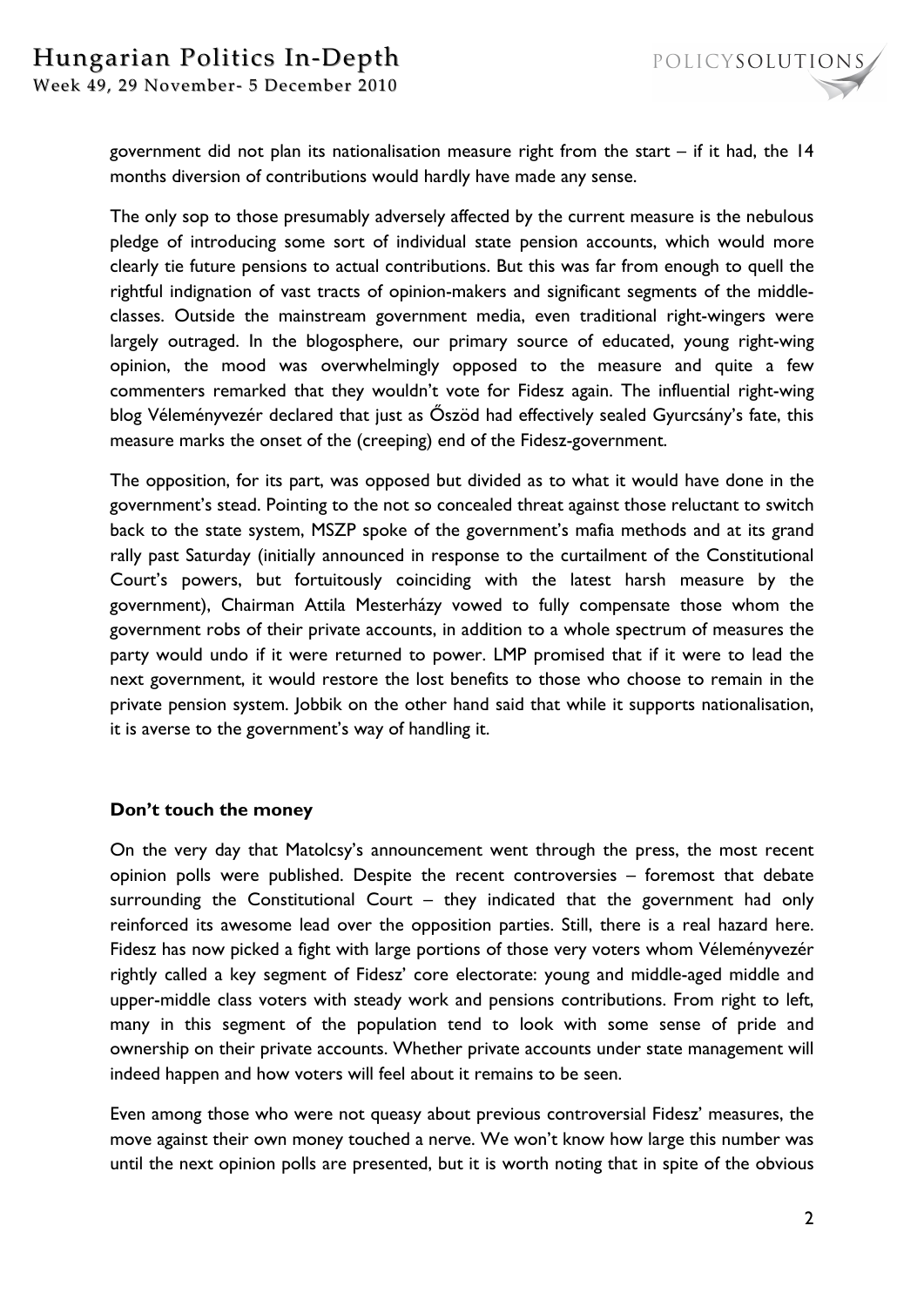

Week 49, 29 November- 5 December 2010

pain they suffered, the hundreds of thousands with Swiss franc and euro credits who were hurt by the government's impact on the forint's value did not ultimately affect Fidesz' overall popularity. Also, for the vast majority of working voters the pension years are far off and whatever disadvantages they will incur – if any – will also follow later. In the short run, the question will be whether a Fidesz-managed economy and its tax policy will amply compensate for whatever psychological damage it now inflicts. Many of those most upset at present might change their view once start receive their new paychecks with significantly higher net salaries starting January – and ultimately many might decide that the trade-off for their lost benefits might have been worth it. If voters feel decidedly better off individually and collectively, that will serve to restore/retain confidence in Fidesz. Another question is whether the anger of the disaffected opinion-makers will somehow trickle down to the overwhelming masses of voters who are inactive, retired, work wholly or partly in the shadow economy, or whose private pension accounts are too small to significantly matter to them. Whether inadvertently or deliberately, the measure exploits the political advantages of a society in which the proportion of legally employed citizens is alarmingly low.

Still, while the citizens' long-run reaction is difficult to predict and subject to a complex set of variables, the international verdict is already in and ideally it would give Fidesz a pause – in spite of the prevailing anti-foreigner sentiment in its intellectual coterie. The international reaction had been miffed already in response to restriction of the Constitutional Court's power, and the wholesale nationalisation of some 10-11 billion euros in private funds has intensified Hungary's status as a target of the international media, politics and also speculators, who have cast their differently inspired, but ultimately similar assessment of the government's actions. From the Financial Times, WSJ and the Economist all the way to the Guardian, the press reactions to the government's unilateral actions and its refusal to even contemplate the potential legitimacy of criticism have been scathing.

The EU, generally reluctant to interfere in internal affairs, is also increasingly open in its scepticism, issuing warning shots to the rotating president-in-waiting of the EU. In the context of the pensions issue, it was Economic and Monetary Affairs Commissioner Olli Rehn who voiced his concerns, but the Commission is also worried over the weakening of the oversight institutions and it has officially complained about the treatment of the Hungarian Central Bank. Though the odds of escalation with the European partners are slim, there is a risk that if – egged on by the impatient right-wing press and intelligentsia – the government goes too far in its myopic course, then verbal, and maybe even official, international rows might come to overshadow the moment of glory that Hungary's EU presidency was envisioned to be. Of course, Fidesz might look at the same problem from the completely opposite direction: it might feel that its stature as the impending rotating president of the EU will provide a protection against outside attacks, as other members might not want to damage (an already damaged) supranational institution by honing in on the trespasses of its temporary leader. Either way, it's a gamble.